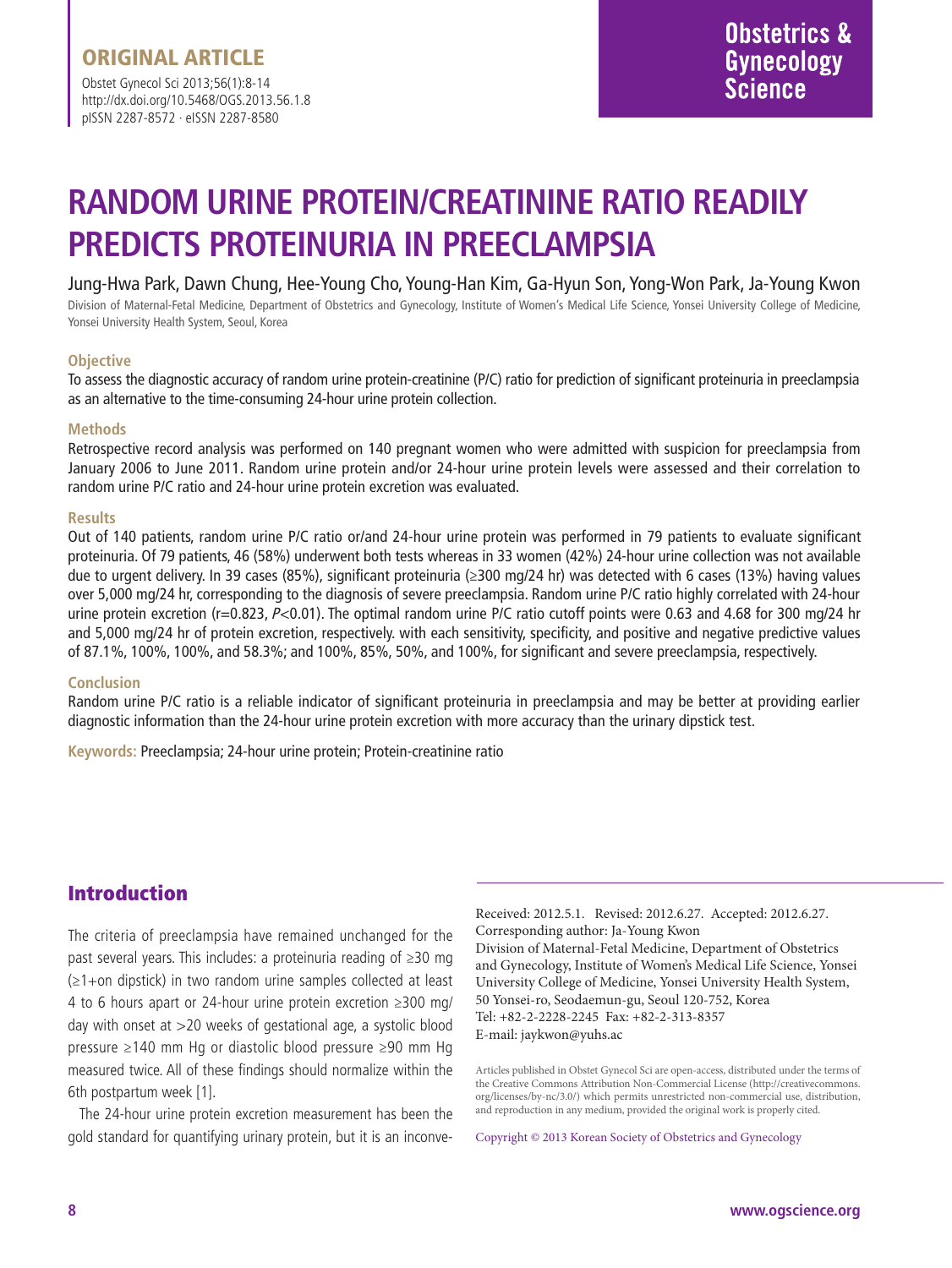nient and time-consuming test. In comparison, the urinary dipstick test may be a quicker and simpler method but its drawbacks are its inconsistency and poor correlation with 24-hour urine protein excretion level [2], because of its susceptibility to patients' hydration status. In this respect, an alternative method that is as simple and rapid as the dipstick test but with better accuracy in predicting the amount of secreted urinary protein would be valuable.

The measurement of a random urine protein-creatinine (P/C) ratio has been tested as a substitute for the 24-hour urine protein excretion test for quantifying protein excretion in patients with renal diseases, such as diabetic nephropathy, lupus nephritis, and transplanted kidneys, with good correlation between the two methods [3-7]. The method relies on calculating the ratio of spot urine protein excretion to creatinine excretion and can normalize the protein excretion to the glomerular filtration rate. Therefore, a random urine P/C ratio is not influenced by variations in hydration status [8]. However, because of the variety of the cutoff values among past studies [9-11], there is no uniform standard so the clinical usefulness of this test is still controversial.

The aim of the present study was to evaluate the ability of the random urine P/C ratio to predict significant proteinuria, as well as to introduce a diagnostic test for preeclampsia that would avoid the inconvenience and time consumption of 24-hour urine protein collection.

### Materials and Methods

### 1. Patients

We enrolled 140 pregnant women who were admitted to Yonsei

University Severance Hospital Obstetrics Department with a suspicion of preeclampsia between January 2006 and June 2011. Women with symptoms of preeclampsia and more than one clinical finding, such as hypertension, edema accompanied by rapid weight gain with or without headache, and new-onset proteinuria on a urinary dipstick test, were included. The only exclusion criterion was a concurrent preexisting renal disease such as immunoglobulin (Ig) A nephropathy.

### 2. Laboratory tests

Firstly, urine was collected via catheterization for the random urine P/C ratio and the urinary dipstick test. Then, a 24-hour urine was collected via a clean catch. Random urine P/C ratio was determined by a Hitachi 7180 Autoanalyzer (Hitachi, Tokyo, Japan).

### 3. Statistical analyses

Statistical analysis was performed with the SPSS ver. 18.0 (SPSS Inc., Chicago, IL, USA) and SAS ver. 9.2 (SAS Inc., Cary, NC, USA).

We defined significant proteinuria as 24-hour urine protein excretion ≥300 mg/24 hr. If urine protein excretion was ≥5,000 mg/24 hr, this was considered severe proteinuria, per the guidelines of the International Society for the Study of Hypertension in Pregnancy and the American College of Obstetrics and Gynecology [12,13].

The 24-hour urine protein excretion results were used as a gold standard in determining the cutoff points for the significant and severe proteinuria. Sensitivity, specificity, and positive and negative predictive values of random urine P/C ratio were also calculated against this standard. The correlation between random urine P/C ratio and 24-hour urine protein excretion level was analyzed

Table 1. The causes of incomplete and/or inadequate 24-hour urine collection

| <b>Time of delivery</b>                | <b>Delivery method</b>            | $n$ (%) | Cause           | $n$ (%) |
|----------------------------------------|-----------------------------------|---------|-----------------|---------|
| Delivery within 24 hours of admission  | <b>Emergency Cesarean section</b> | 18 (55) | High BP         | 8(24)   |
|                                        |                                   |         | <b>HELLP SD</b> | 3(9)    |
|                                        |                                   |         | Fetal distress  | 2(6)    |
|                                        |                                   |         | Ominous sign    | 3(9)    |
|                                        |                                   |         | Preterm labor   | 2(6)    |
|                                        | Vaginal delivery                  | 1(3)    | Preterm labor   | 1(3)    |
| Delivery over 24 hours after admission | <b>Emergency Cesarean section</b> | 11(33)  | High BP         | 2(6)    |
|                                        |                                   |         | <b>HELLP SD</b> | 1(3)    |
|                                        |                                   |         | Fetal distress  | 4(12)   |
|                                        |                                   |         | Ominous sign    | 3(9)    |
|                                        | Vaginal delivery                  | 3(9)    | Preterm labor   | 3(9)    |

BP, blood pressure; HELLP SD, hemolytic anemia elevated liver enzyme low platelet syndrome.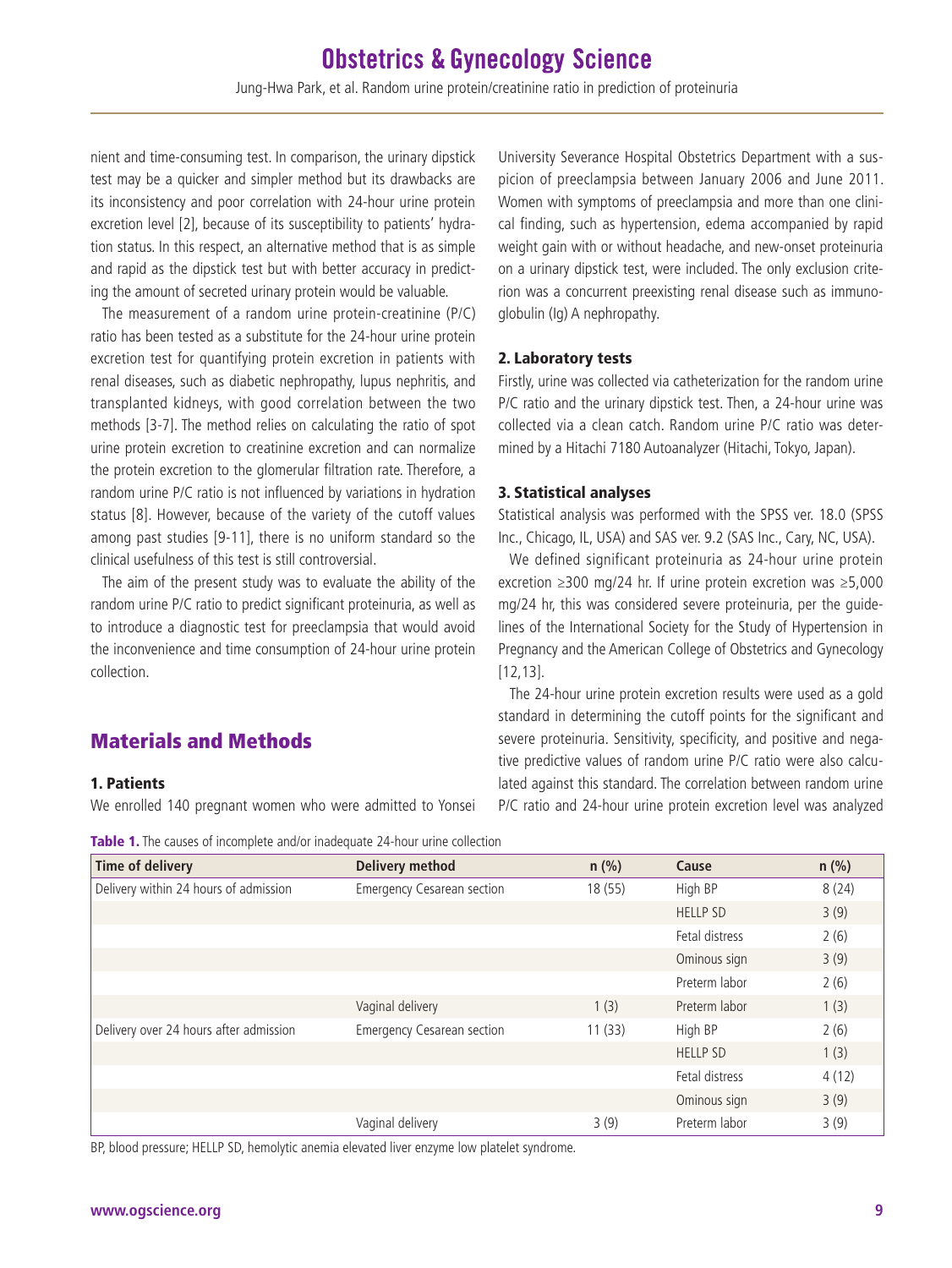Vol. 56, No. 1, 2013

by regression. Receiver operator characteristic (ROC) curves were evaluated to determine the optimal random urine P/C ratio cutoff value that maximized sensitivity and specificity in the detection of significant and severe proteinuria with 24-hour urine protein excretion.

### **Results**

### 1. Study population

A total of 140 pregnant women were admitted for the evaluation and management of preeclampsia. Among them, 79 were

| Table 2. Characteristics of study population (n=46) |  |
|-----------------------------------------------------|--|
|-----------------------------------------------------|--|

| <b>Characteristic</b>                   | Value                          |
|-----------------------------------------|--------------------------------|
| Age (yr)                                | $33.2 \pm 4.8$ (19-43)         |
| Gestational age at delivery (wk)        | $33.3 \pm 3.4$ (27-40)         |
| Systolic pressure at admission (mm Hg)  | $157.8 \pm 20.7$ (108.0-200.0) |
| Diastolic pressure at admission (mm Hq) | $97.5 \pm 9.5 (74.0 - 120.0)$  |
| Prior history of preeclampsia           | 3(7)                           |
| Medical history                         |                                |
| Hypertension                            | 2(4)                           |
| Gestational diabetes mellitus           | 1(2)                           |
| Classification of hypertension          |                                |
| Mild preeclampsia                       | 1(2)                           |
| Severe preeclampsia                     | 35 (76)                        |
| Gestational hypertension                | 8(17)                          |
| Superimposed preeclampsia               | 2(4)                           |

Values are presented as mean  $\pm$  standard deviation or number (%).

#### Table 3. Result of 24-hour urine collection

| Severity of proteinuria             | Value   |
|-------------------------------------|---------|
| $\geq$ 300 mg protein per 24 hours  | 38 (83) |
| $\ge$ 5,000 mg protein per 24 hours | 6(13)   |

Values are presented as number (%).

Among all, 2 urine samples (4%) contained <300 mg, which did not suffice for the diagnosis of preeclampsia.

Table 4. Mean parameters of the 24-hour urine collections

assigned to random urine P/C ratio or 24-hour urine protein excretion. Of these, 71 (89%) were diagnosed with preeclampsia. In 33 of the 79 (42%), either indicated or spontaneous delivery occurred prior to the completion of a 24-hour urine collection; these patients were excluded from the analysis (Table 1). Both the 24 hour urine and random urine samples were available in 46 (58%) patients and their characteristics were as demonstrated in Table 2. The mean maternal and gestational ages were  $33.2\pm4.8$  years and 33.3±3.4 weeks, respectively. The mean systolic and diastolic blood pressure was  $157.8 \pm 20.7$  mm Hg and  $97.5 \pm 9.5$  mm Hg, respectively. None of the patients had a history of chronic hypertension or renal disease. Three patients (7%) had a prior history of preeclampsia. Of the 46 patients, 1 (2%) was diagnosed with mild preeclampsia, 35 (76%) with severe preeclampsia, 8 (17%) with gestational hypertension, and 2 (4%), with superimposed preeclampsia, respectively.

Urinary protein excretion was 300 to 5,000 mg per 24 hours in 38 patients (83%) and  $\geq 5,000$  mg per 24 hours in 6 patients (13%) (Table 3). Among the enrolled patients, 2 urine samples (4%) measured <300 mg in 24-hours, which did not fulfill for the criteria for proteinuria in preeclamptic pregnancy. The mean collected 24 hour urine volume was 1,448.5±868.9 mL and the mean protein excretion in those sample was 2,713±2,930.2 mg/dL. The mean random urine P/C ratio was 4.2±3.7 (Table 4).

### 2. Correlation statistic

The correlation coefficient for random urine P/C ratio to 24-hour urine protein excretion was 0.82 ( $P < 0.01$ ), indicating strong agreement between the two tests.

#### 3. ROC curves

The ROC curves for ≥300 mg per 24-hour urine and ≥5,000 mg per 24-hour urine are presented in Fig. 1A, B. The area under the ROC curve of ≥300 mg per 24-hour group was 0.958 (95% confidence interval [CI], 0.903 to 1.000) and for the ≥5,000 mg per 24-hour group was 0.921 (95% CI, 1.074 to 2.002). Analysis of the ROC curve indicated that a random urine P/C ratio of 4.68 was the best cutoff point to detect significant (≥300 mg per 24-hours)

| <b>Ravie 4.</b> INICAL parameters of the 24 hour unite concendity |                           |                 |  |  |
|-------------------------------------------------------------------|---------------------------|-----------------|--|--|
| Parameter                                                         | Preeclampsia ( $n = 46$ ) | Normal $(n=34)$ |  |  |
| Ratio of protein to creatinine                                    | $4.2 + 3.7$               | $0.1 \pm 0.0$   |  |  |
| 24-hour urine protein (mg/dL)                                     | $2,713.0 \pm 2,930.2$     | NA.             |  |  |
| 24-hour urine volume (mL)                                         | $1.448.5 \pm 868.9$       | ΝA              |  |  |
| NA, not available.                                                |                           |                 |  |  |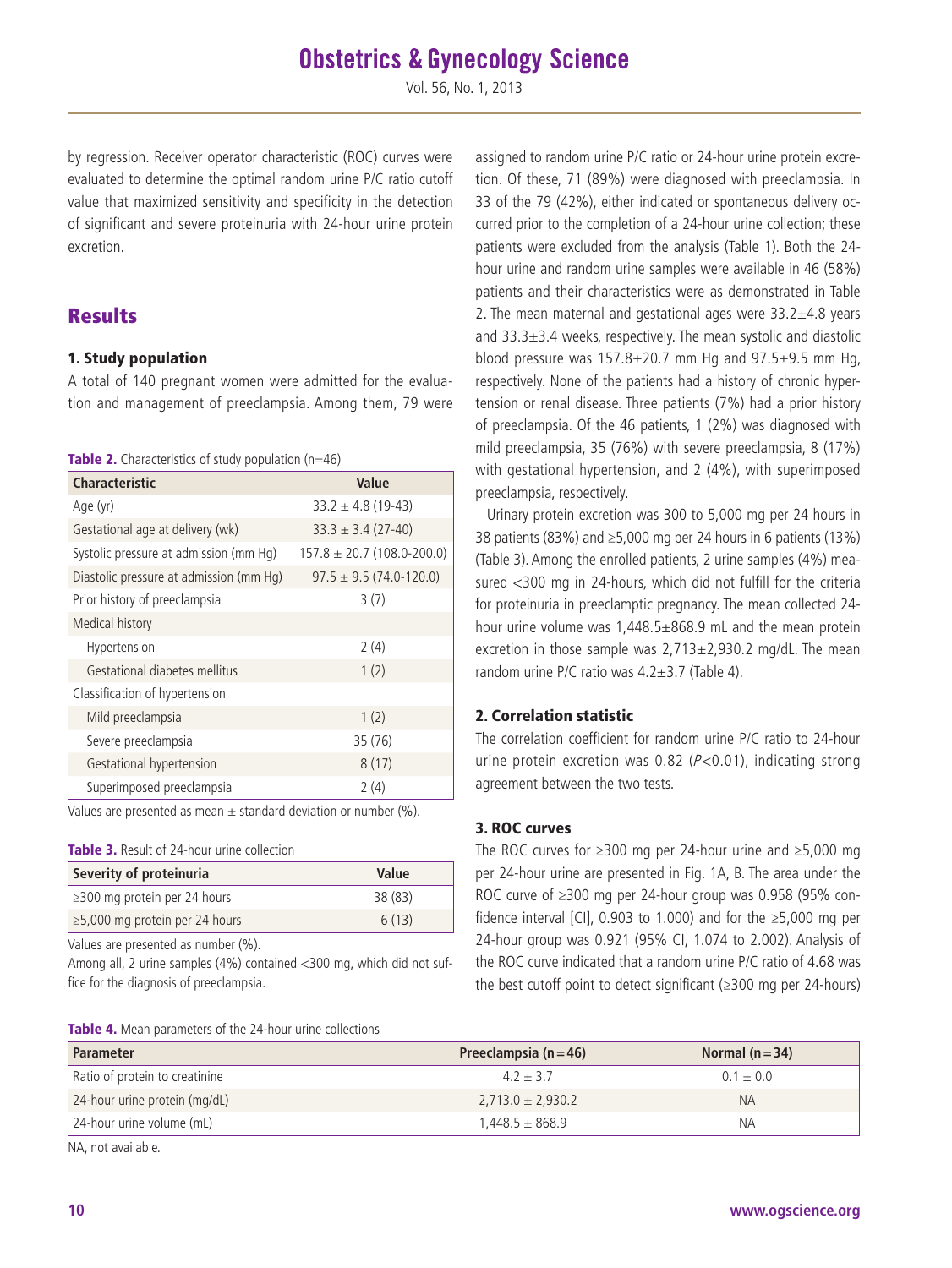Jung-Hwa Park, et al. Random urine protein/creatinine ratio in prediction of proteinuria





Fig. 1. Receiver operating characteristic (ROC) curves. (A) ROC curves for ≥300 mg per 24-hours urine samples (AUC, 0.958; 95% CI, 0.903 to 1.000). (B) ROC curves for ≥5,000 mg per 24-hours urine samples (AUC, 0.921; 95% CI, 1.074 to 2.002). (C) Comparison of ROC curve of ≥300 mg per 24-hours urine collection to urinary dipstick test (AUC, 0.958; 95% CI, 0.903 to 1.000) and 0.935 (95% CI, 0.883 to 0.899). AUC, area under the curve; UPCR, urine protein-creatinine ratio.

proteinuria and to detect severe (≥5,000 mg per 24-hours) proteinuria. The sensitivity, specificity, and positive and negative predictive values were 87.1%, 100%, 100%, and 58.3% for significant preeclampsia and 100%, 85%, 50%, and 100%; for severe preeclampsia. We also compared the area under the ROC curve of the ≥300 mg per 24-hour to that of the urinary dipstick test in Fig. 1C. Each was 0.958 (95% CI, 0.903 to 1.000) and 0.935 (95% CI, 0.883 to 0.899), respectively, demonstrating no significant difference between the two tests. Interestingly, in 4 patients with a negative urine dipstick test but significant proteinuria by 24-hour

urine protein excretion, random urine P/C ratio was positive.

### **Discussion**

Mild preeclampsia is defined as a systolic blood pressure ≥140 mm Hg or diastolic blood pressure ≥90 mm Hg measured twice at least 6 hours apart, with proteinuria of  $\geq 1+$  on urinary dipstick test or urine protein ≥300 mg/24 hr. Severe preeclampsia is defined as systolic blood pressure ≥160 mm Hg or diastolic blood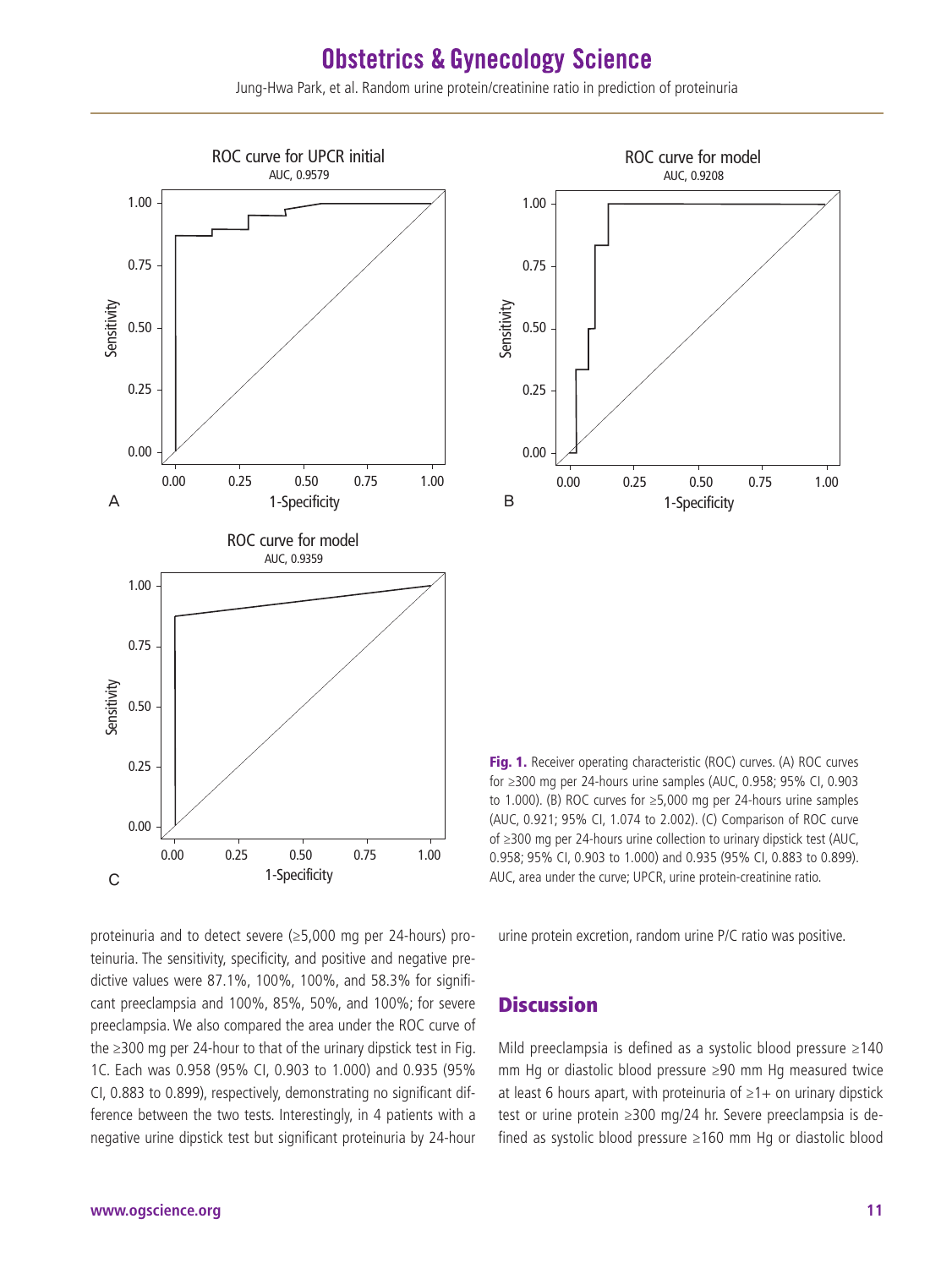Vol. 56, No. 1, 2013

pressure ≥110 mm Hg with urine protein ≥5,000 mg/24 hr, sudden oliguria of <500 mL/day, central nervous system manifestations such as headache, visual disturbance, pulmonary edema or cyanosis, epigastric pain, HELLP syndrome, thrombocytopenia, and fetal intrauterine growth restriction [14]. Of these, measuring proteinuria is mandatory for the diagnosis and evaluation of the severity of the preeclampsia. Some studies have found that maternal and perinatal morbidity and mortality increased with the amount of proteinuria [15].

Several methods are available for measuring proteinuria but 24 hour urine protein excretion has long been regarded as the gold standard. However, this test has some disadvantages such as inconvenience for patients, inaccuracy due to incomplete collection, cost, and delay of diagnosis and management, which makes its wide use difficult for clinicians. For this reason, many investigators have explored simpler and more convenient diagnostic methods to quantify proteinuria. One of the most commonly used is the urinary dipstick test because of its simplicity and low cost. Nevertheless, this method has high false positive and false negative result rates associated with fluctuations throughout the day due to water intake, exercise, diet, posture, or improperly trained laboratory staff [16-18]. The urinary dipstick test values of  $3+$  to  $4+$  are also not valid for diagnosis of severe preeclampsia because of their very low positive predictive value, which can be as low as 36% [2]. For this reason, a more rapid and accurate diagnostic test that is capable of predicting 24-hour urine protein excretion would be valuable. Here, we propose the use of random urine P/C ratio to facilitate prompt decision making by clinicians [19,20].

Our study compared the diagnostic benefits of random urine P/ C ratio to the 24-hour urine protein excretion, the gold standard. From all the enrolled patients, 2 24-hour urine samples (4%) showed protein levels <300 mg, although the values were  $\geq$ 1+ on the urinary dipstick test. This discrepancy probably occurred due to improper 24-hour urine collection. In fact, previous studies have demonstrated inadequate 24-hour urine collection volume in up to 37% of study samples [3].

The present study demonstrates the value of using the random urine P/C ratio to predict 24-hour urine protein excretion. As shown, a strong correlation was found between the two tests correlation coefficient, 0.82;  $P<0.01$ ). We also found the optimal cutoff points by analyzing ROC curves for significant (≥300 mg per 24-hours) proteinuria and severe (≥5,000 mg per 24-hours) proteinuria. Also, the cutoff points of 0.63 and 4.68 were found to provide optimal sensitivity and specificity for the detection of significant and severe proteinuria, respectively. This indicates that

when a random urine P/C ratio is less than 4.68, it is highly likely that the 24-hour urine protein excretion is less than 5,000 mg (criteria for severe preeclampsia) whereas if random urine P/C ratio is over 0.63, 24-hour urine protein excretion is always over 300 mg. Our results showed no statistically significant correlation between results of random urine P/C ratios and the urinary dipstick tests. However, in the case of 4 patients whose 24-hour urine protein results were more than 300 mg, the urinary dipstick test results were negative, which emphasizes the limitations of the urinary dipstick test method. Meanwhile, in these same patients, the random urine P/C ratios were higher than 0.63, which indicates that it could appropriately diagnose preeclampsia. Therefore, the random urine P/C ratio value could become an effective alternative for making a diagnosis of preeclampsia and can overcome the false negative results of the urinary dipstick test. There are several studies that compare the utility between random urine P/C ratios and the urinary dipstick tests in nephrology units as well as in obstetrics. Gai et al. [21] proposed that the random urine P/C ratio could replace the urinary dipstick test, as they found that the highest regression coefficient was between 24-hour urine protein and random urine P/C ratio ( $r=0.72$ ), and the lowest between random urine P/C ratio and the urinary dipstick test ( $r=0.72$ ) in patients with renal disease. They also revealed that the urinary dipstick test failed to detect a pathological proteinuria in 31.6% of their study population while random urine P/C ratio failed to detect in only 5.4%. Meanwhile, in their study with preeclamptic pregnancy, Eigbefoh et al. [22] showed that a random urine P/C ratio had the highest sensitivity, 92%, while the urinary dipstick test had a sensitivity of 81%. Their results also showed that the urinary dipstick test had the highest false negative rate (19%), while that of the random urine P/C ratio was 8%. Furthermore, the specificity for random urine P/C ratio was 86%, while that for the urinary dipstick test was 47%. Also in their study, the false positive rate was highest with the urinary dipstick test (53%), and only 14% for random urine P/C ratios.

Several studies have already established the usefulness of the random urine P/C ratio, including some that have presented evidence of good correlation with acceptable sensitivity in predicting significant proteinuria based on urine collected at different time periods [23-25]. Furthermore, some reports indicate maternal age, gestational age, parity and maternal body size are not confounding factors with regard to random urine P/C ratio [26]. However, some prior studies that evaluated the accuracy of random urine P/ C ratio in predicting 24-hour urine protein excretion in preeclampsia reveal some conflicting results for determining an optimal cut-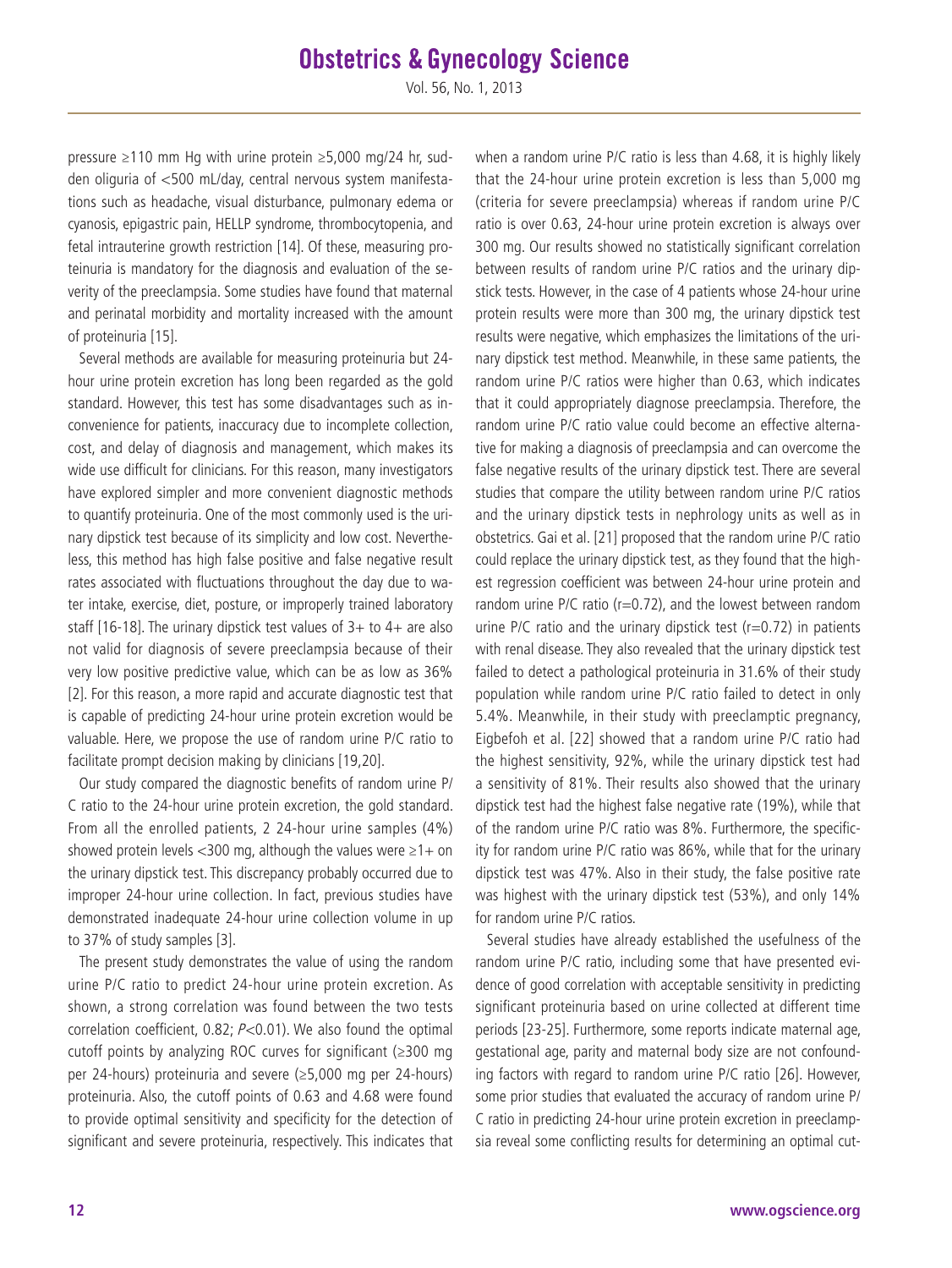off point for significant proteinuria. This is because of the study-tostudy variability in laboratory methods for measuring proteinuria, which precludes valid comparison among the studies. Some reports indicate appropriate cutoff points ranging from 0.15 to 0.5 and sensitivities and specificities from 77.5% to 89.7% and from 72.6% to 80%, respectively [27].

The strength of our study comes from the fact that the random urine P/C ratio was determined before 24-hour urine collection was completed, thereby reducing the potential for a falsely elevated random urine P/C ratio after completion of 24-hour urine collection because of the progression of preeclampsia. However, our study is limited due to its small sample size. Further studies can overcome this issue incorporating a larger study population that also includes outpatient clinic patients.

Based on the results of our study, we conclude that random urine P/C ratios can predict 24-hour urine protein excretion with a high accuracy. This test could be used as a reasonable alternative to 24-hour urine protein excretion, especially in emergent situations, and, it could also complement the urinary dipstick test in preeclamptic pregnancy.

### Acknowledgments

This work was supported by the National Research Foundation of Korea Grant funded by the Korean Government (2010-0010727).

### References

- 1. Uzan J, Carbonnel M, Piconne O, Asmar R, Ayoubi JM. Preeclampsia: pathophysiology, diagnosis, and management. Vasc Health Risk Manag 2011;7:467-74.
- 2. Meyer NL, Mercer BM, Friedman SA, Sibai BM. Urinary dipstick protein: a poor predictor of absent or severe proteinuria. Am J Obstet Gynecol 1994;170:137-41.
- 3. Shahbazian N, Hosseini-Asl F. A comparison of spot urine protein-creatinine ratio with 24-hour urine protein excretion in women with preeclampsia. Iran J Kidney Dis 2008;2:127- 31.
- 4. Christopher-Stine L, Petri M, Astor BC, Fine D. Urine proteinto-creatinine ratio is a reliable measure of proteinuria in lupus nephritis. J Rheumatol 2004;31:1557-9.
- 5. Chitalia VC, Kothari J, Wells EJ, Livesey JH, Robson RA, Searle M, et al. Cost-benefit analysis and prediction of 24-hour

proteinuria from the spot urine protein-creatinine ratio. Clin Nephrol 2001;55:436-47.

- 6. Xin G, Wang M, Jiao LL, Xu GB, Wang HY. Protein-to-creatinine ratio in spot urine samples as a predictor of quantitation of proteinuria. Clin Chim Acta 2004;350:35-9.
- 7. Torng S, Rigatto C, Rush DN, Nickerson P, Jeffery JR. The urine protein to creatinine ratio (P/C) as a predictor of 24-hour urine protein excretion in renal transplant patients. Transplantation 2001;72:1453-6.
- 8. Dwyer BK, Gorman M, Carroll IR, Druzin M. Urinalysis vs urine protein-creatinine ratio to predict significant proteinuria in pregnancy. J Perinatol 2008;28:461-7.
- 9. Yamasmit W, Chaithongwongwatthana S, Charoenvidhya D, Uerpairojkit B, Tolosa J. Random urinary protein-to-creatinine ratio for prediction of significant proteinuria in women with preeclampsia. J Matern Fetal Neonatal Med 2004;16:275-9.
- 10. Zadehmodarres S, Razzaghi MR, Habibi G, Najmi Z, Jam H, Mosaffa N, et al. Random urine protein to creatinine ratio as a diagnostic method of significant proteinuria in pre-eclampsia. Aust N Z J Obstet Gynaecol 2006;46:501-4.
- 11. Wheeler TL 2nd, Blackhurst DW, Dellinger EH, Ramsey PS. Usage of spot urine protein to creatinine ratios in the evaluation of preeclampsia. Am J Obstet Gynecol 2007;196:465.e1-4.
- 12. ACOG Committee on Obstetric Practice. ACOG practice bulletin. Diagnosis and management of preeclampsia and eclampsia. Number 33, January 2002. American College of Obstetricians and Gynecologists. Int J Gynaecol Obstet 2002;77:67-75.
- 13. Brown MA, Lindheimer MD, de Swiet M, Van Assche A, Moutquin JM. The classification and diagnosis of the hypertensive disorders of pregnancy: statement from the International Society for the Study of Hypertension in Pregnancy (ISSHP). Hypertens Pregnancy 2001;20:IX-XIV.
- 14. Turner JA. Diagnosis and management of pre-eclampsia: an update. Int J Womens Health 2010;2:327-37.
- 15. Haas DM, Sabi F, McNamara M, Rivera-Alsina M. Comparing ambulatory spot urine protein/creatinine ratios and 24-h urine protein measurements in normal pregnancies. J Matern Fetal Neonatal Med 2003;14:233-6.
- 16. Saudan PJ, Brown MA, Farrell T, Shaw L. Improved methods of assessing proteinuria in hypertensive pregnancy. Br J Obstet Gynaecol 1997;104:1159-64.
- 17. Bell SC, Halligan AW, Martin A, Ashmore J, Shennan AH, Lambert PC, et al. The role of observer error in antenatal dipstick proteinuria analysis. Br J Obstet Gynaecol 1999;106:1177-80.
- 18. Rizk DE, Agarwal MM, Pathan JY, Obineche EN. Predicting pro-